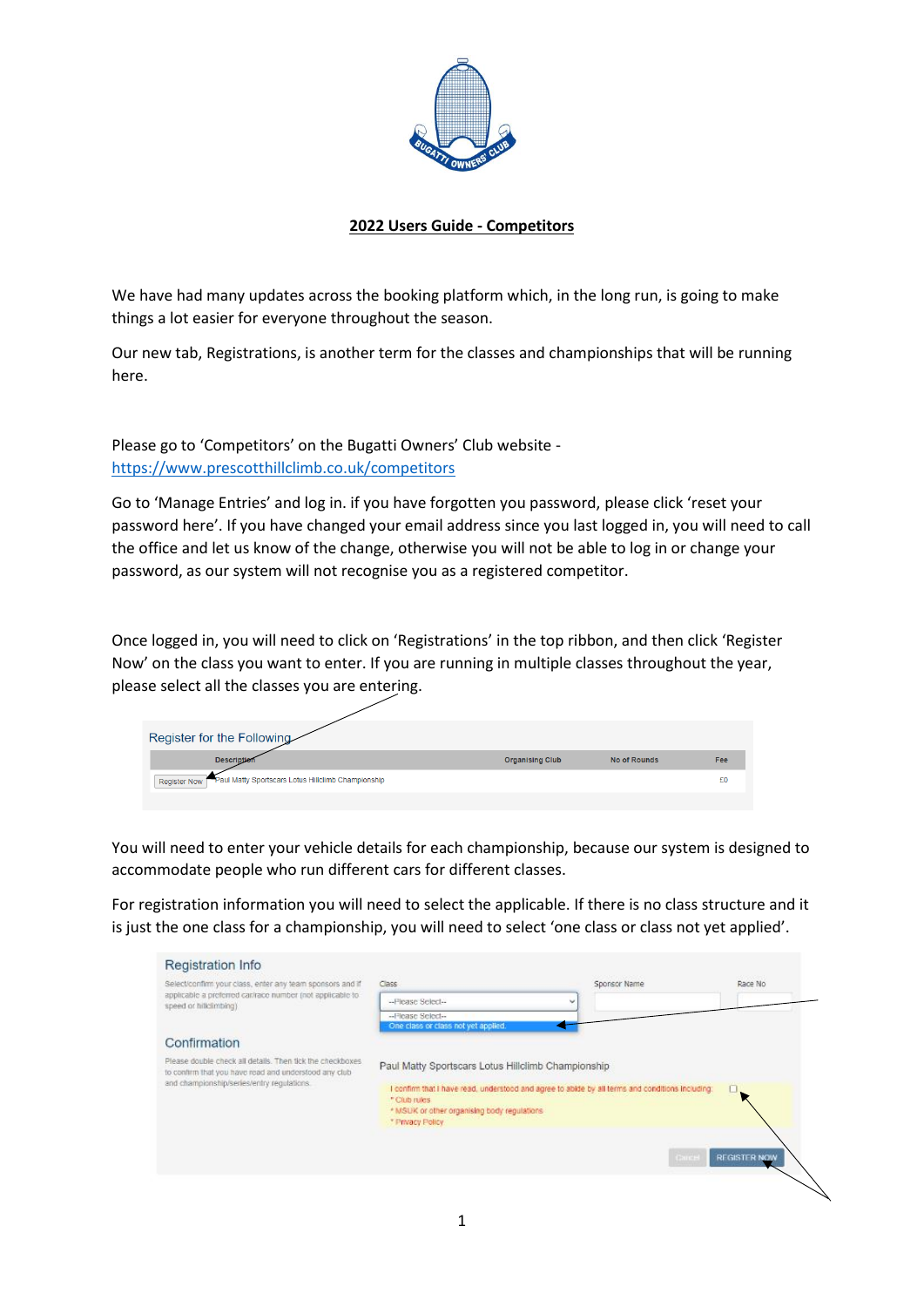

If your championship or class has multiple options, for example the BOC Handicap Classes have Sports, Race, Saloon and Pre-1947 classes you will need to select the relevant one for the vehicle you are driving that day. Then you will need to tick the confirmation, and then click 'Register Now'.

Once this has been done, you can then go to 'Enter Event' in the top ribbon.

 $\prime$ 

Now you will see events during which your championship or class is running at, and will be available for entry. You must tick the box/es to enter the events.

| <b>Select to Enter</b> | <b>Start Date</b> | <b>Days</b>  | <b>Meeting</b>     | <b>Event</b>                                                                                                                                                                                                                                                                                                                                                                                                                                                                                                                                                                                                                                                                                                                                                                                  | <b>Vehicle</b>         |                | <b>Closing</b> | Fee     | <b>Regs</b>   |
|------------------------|-------------------|--------------|--------------------|-----------------------------------------------------------------------------------------------------------------------------------------------------------------------------------------------------------------------------------------------------------------------------------------------------------------------------------------------------------------------------------------------------------------------------------------------------------------------------------------------------------------------------------------------------------------------------------------------------------------------------------------------------------------------------------------------------------------------------------------------------------------------------------------------|------------------------|----------------|----------------|---------|---------------|
| г                      | 23 Jul 2022       | $\mathbf{1}$ | HC9 - Club Meeting | MAC Sunrise Speed Championship Rd 3                                                                                                                                                                                                                                                                                                                                                                                                                                                                                                                                                                                                                                                                                                                                                           | volkswagen golf (1600) |                | 03 Feb 2022    | £160.00 | Click to view |
|                        |                   |              |                    |                                                                                                                                                                                                                                                                                                                                                                                                                                                                                                                                                                                                                                                                                                                                                                                               |                        |                |                |         |               |
| <b>Select to Enter</b> | <b>Start Date</b> | <b>Days</b>  | <b>Meeting</b>     | Other events Tick ALL the events you wish to enter and then press the CONFIRM button at the bottom of the screen<br><b>Event</b>                                                                                                                                                                                                                                                                                                                                                                                                                                                                                                                                                                                                                                                              |                        | <b>Vehicle</b> | <b>Closing</b> | Fee     | <b>Regs</b>   |
| $\Box$                 | 2022<br>23 Jul    | $\mathbf{1}$ | HC9 - Club Meeting | Autocar Young Drivers Championship Rd 1                                                                                                                                                                                                                                                                                                                                                                                                                                                                                                                                                                                                                                                                                                                                                       |                        |                | 03 Feb 2022    | £80.00  | Click to view |
| □                      | <b>Jul 2022</b>   | $\mathbf{1}$ | HC9 - Club Meeting | MAC Sunrise Speed Championship Rd 3                                                                                                                                                                                                                                                                                                                                                                                                                                                                                                                                                                                                                                                                                                                                                           |                        |                | 03 Feb 2022    | £160.00 | Click to view |
| П                      | 23 Jul 2022       | $\mathbf{1}$ | HC9 - Club Meeting | Paul Matty Sportscars Lotus Hillclimb Championship Rd 1                                                                                                                                                                                                                                                                                                                                                                                                                                                                                                                                                                                                                                                                                                                                       |                        |                | 03 Feb 2022    | £160.00 | Click to view |
| 0                      | 23 Jul 2022       | $\mathbf{1}$ | HC9 - Club Meeting | Caterham & Lotus Seven Club Speed Championship Rd 2                                                                                                                                                                                                                                                                                                                                                                                                                                                                                                                                                                                                                                                                                                                                           |                        |                | 03 Feb 2022    | £160.00 | Click to view |
|                        | 23 Jul 2022       | $\mathbf{1}$ | HC9 - Club Meeting | Revington TR/TR Register Sprint and Hillclimb Championship Rd 1                                                                                                                                                                                                                                                                                                                                                                                                                                                                                                                                                                                                                                                                                                                               |                        |                | 03 Feb 2022    | £160.00 | Click to view |
|                        | 23 Jul 2022       | $\mathbf{1}$ | HC9 - Club Meeting | Club Meeting All Comers Rd 1                                                                                                                                                                                                                                                                                                                                                                                                                                                                                                                                                                                                                                                                                                                                                                  |                        |                | 03 Feb 2022    | £160.00 | Click to view |
|                        |                   |              |                    | Motorsport UK Disclaimer: These meetings will be held under the General Regulations of Motorsport UK (incorporating the provisions of the International Sporting Code of the FIA) and<br>the Supplementary Regulations and any ASR's or written instructions the organising club may issue for the event.<br>Please read Final Instructions or subsequent bulletins issued to you for these events. The Organisers reserve the right to postpone, abandon or cancel the meeting or any part thereof.<br>In this event the competitor or entrant has no right to claim against the Organisers in respect of any loss or expense he may thereby incur.<br>Please tick to indicate that you have read and understand all Regulations and Disclaimers and then click the Confirm button to enter. |                        | $\Box$         | <b>CONFIRM</b> |         |               |

## Please check that the correct vehicle is selected.